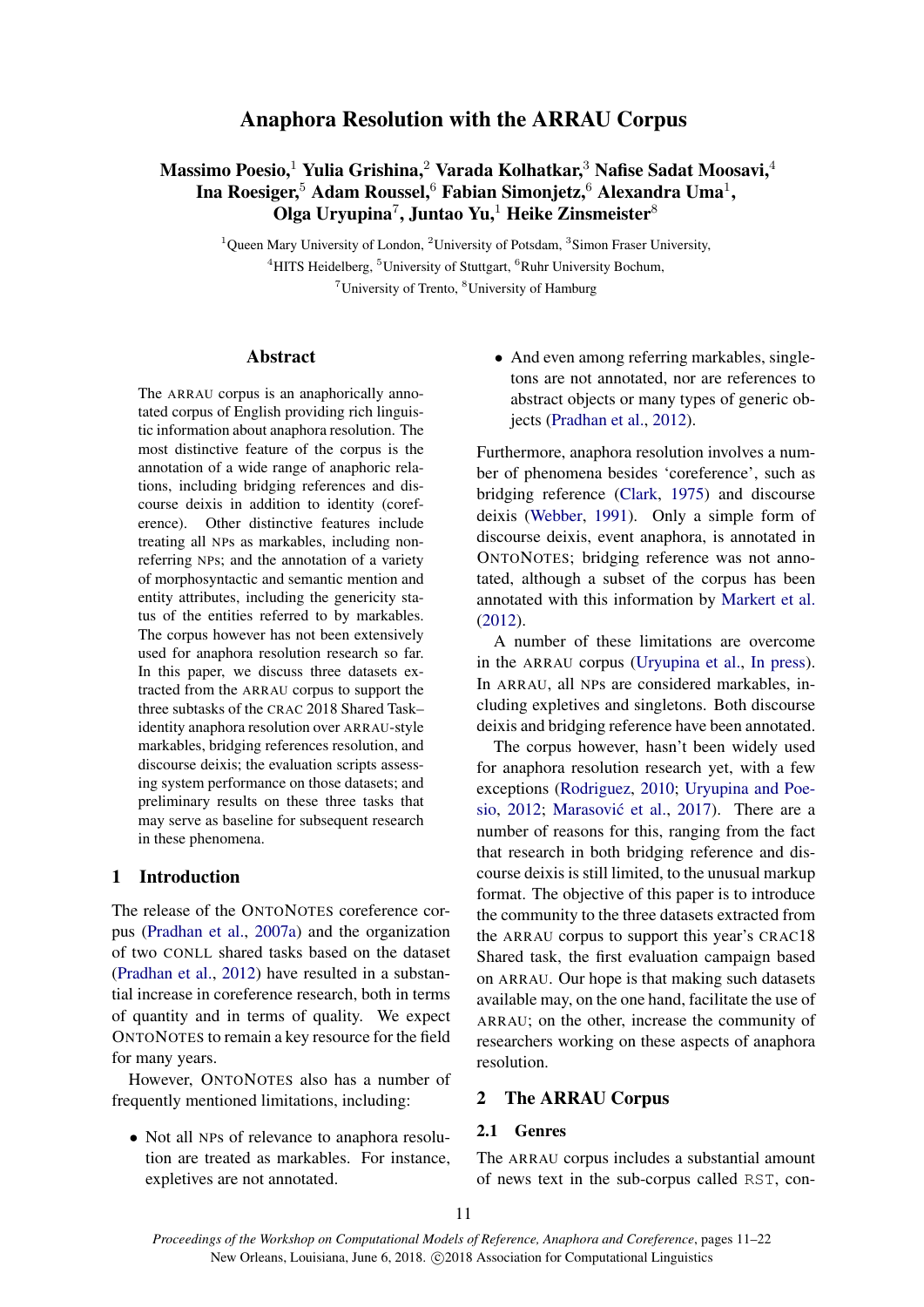sisting of the entire subset of the Penn Treebank (Marcus et al., 1993) that was annotated in the RST treebank (Carlson et al., 2003). News data were annotated so that researchers could compare results on ARRAU with results on other news datasets; and these documents were chosen because they had already been annotated in a number of ways—not only syntactically (e.g., through the Penn Treebank (Marcus et al., 1993)) and for their argument structure (e.g., through Propbank (Palmer et al., 2005)) but also for rhetorical structure (Carlson et al., 2003). But one of the objectives of the ARRAU annotation was to cover genres other than news, so, in addition to RST, ARRAU includes three more sub-corpora. The TRAINS sub-corpus includes all the task-oriented dialogues in the TRAINS-93 corpus;<sup>1</sup> the PEAR sub-corpus consists of the complete collection of spoken narratives in the Pear Stories that provided some of the early evidence on salience and anaphoric reference (Chafe, 1980); and the GNOME sub-corpus covers documents from the medical and art history genres covered by the GNOME corpus (Poesio, 2000a, 2004b) used to study both local and global salience (Poesio et al., 2004, 2006). The same coding scheme was used for all sub-corpora, but separate guidelines were written for the textual and the spoken dialogue sub-corpora. Table 1 provides basic statistics about the four ARRAU sub-corpora. Note in particular the large number of non-referring markables. RST, TRAINS and PEAR were used for the CRAC 2018 shared task.

## 2.2 Markables

Markable definition Many, especially among the older, anaphorically annotated corpora impose syntactic, semantic or discourse-based restrictions on markables. For instance, in ONTONOTES neither expletives nor singletons are annotated (for a discussion of the state of the art in anaphoric annotation, see (Poesio et al., 2016)). By contrast, in ARRAU *all* NPs are considered as markables, also when they are non-referring because either expletives such as *it* or predicative NPs such as *a busy place* in (1), or when they do not corefer with any other markable and thus form a singleton coreference chain. Moreover, non-referring markables are manually sub-classified into expletives, predicative, and quantifiers. In addition, possessive pronouns are marked as well, and all premodifiers are marked when the entity referred to is mentioned again, e.g., in the case of the proper name *US* in (2), and when the premodifier refers to a kind, like *exchange-rate* in (3).

- (1)  $[It] seems to be [a busy place]$
- (2) . . . The Treasury Department said that the  $[US]_1$  trade deficit may worsen next year after two years of significant improvement... The statement was the  $[US]_1$ 's government first acknowledgment of what other groups, such as the International Monetary Fund, have been predicting for months.
- (3) The Treasury report, which is required annually by a provision of the 1988 trade act, again took South Korea to task for its  $[exchange-rate]_1$  policies. "We believe there have continued to be indications of [exchange-rate] $_1$  manipulation ...

In ARRAU, the full NP is marked with all its modifiers; in addition, a MIN attribute is marked, as in the MUC corpora. For nominal markables, MIN is the head noun, whereas for (modified or not) named entities MIN is the entire proper name.

 $(4)$  $\binom{min}{1}$  Alan Spoon $\binom{min}{1}$ , recently named Newsweek president] , said Newsweek's ad rates would increase 5% in January.

Markable properties All markables are manually annotated for a variety of properties according to the GNOME guidelines (Poesio, 2000b): these include morphosyntactic agreement (gender, number and person), grammatical function, and the semantic type of the entity. The guidelines and reliability studies leading to this scheme are discussed in (Poesio, 2000a, 2004a; Uryupina et al., In press). We will only mention one attribute here, the reference attribute, that specifies a combination of information about the logical form status of the NP (referring, expletive, quantificational, or predicative), and can be used to distinguish between referring and non-referring markables.

## 2.3 Types of anaphoric relations marked

The ARRAU guidelines support annotation of different types of anaphoric relations. All referring markables are marked as either discourse

<sup>1</sup>http://www.ldc.upenn.edu/Catalog/ catalogEntry.jsp?catalogId=LDC95S25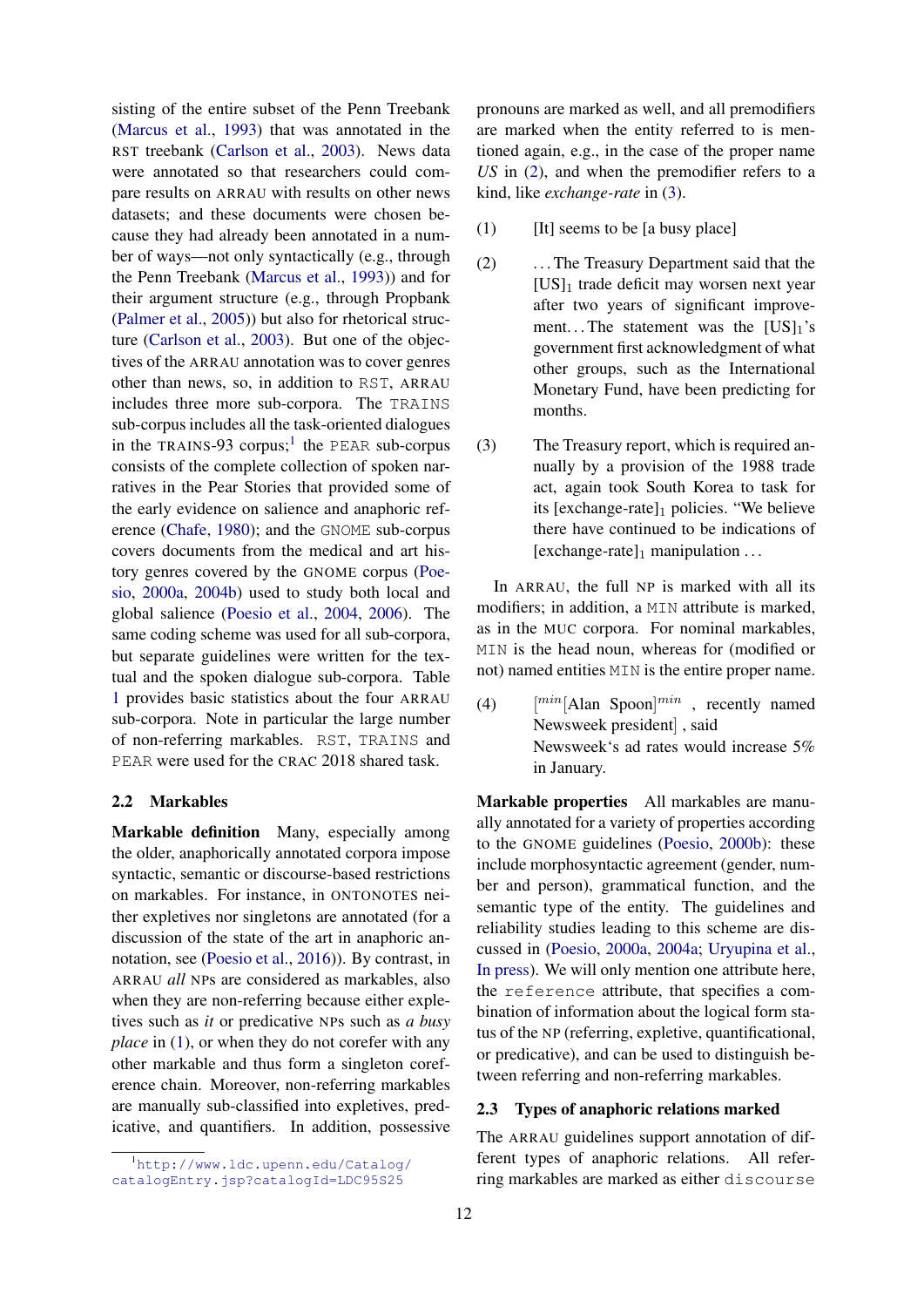|                         | <b>RST</b>   | <b>GNOME</b>   | <b>PEAR</b>   | <b>TRAINS</b> |
|-------------------------|--------------|----------------|---------------|---------------|
| documents               | 413          |                | 20            | 114           |
| tokens                  | 228901       | 21458          | 14059         | 83654         |
| avg. doc length (tok)   | 554.2        | 4291.6         | 703.0         | 733.8         |
| markables               | 72013        | 6562           | 4008          | 16999         |
| avg. markables per doc  | 174.4        | 1312.4         | 200.4         | 149.1         |
| non-referring markables | 9552 (13.3%) | $1047(16.0\%)$ | $607(15.1\%)$ | 2353 (13.8%)  |

Table 1: Corpus statistics for the four ARRAU sub-corpora.

new or discourse old. Discourse new mentions introduce new entities and thus are not marked as being coreferent with an entity already introduced (antecedent). For discourse-old mentions, an antecedent can be identified, either of type phrase (if the antecedent was introduced using a nominal markable) or segment (not introduced by a nominal markable, for discourse deixis). In addition, referring NPs can be marked as related to a previously mentioned discourse entity, to identify them as examples of associative (bridging) anaphora.

Bridging references The term bridging reference was introduced by Clark (1975) to refer to any reference that requires some sort of 'bridging' inference to be interpreted. Clark's very general definition covered both identity anaphora in which the description of the anaphor is different from the description of the antecedent, as in (5); and socalled associative anaphora (Hawkins, 1978), in which the anaphoric expression refers to an object that is associated with, but not identical to, the antecedent, as in (6). (These days, the term bridging reference is mostly used to refer to the associative cases.)

- (5) I saw a black Mercedes parked outside the restaurant. [The car] belonged to Bill.
- (6) I saw a black Mercedes parked outside the restaurant. [The engine] was still running.

Annotating—indeed, even identifying—bridging references in a reliable way is difficult (Vieira, 1998; Poesio and Vieira, 1998), which is one of the reasons why so few large-scale corpora for anaphora include this type of annotation (Poesio et al., 2016). The ARRAU guidelines for bridging anaphora are based on experiments that started with the work of Vieira and Poesio (Vieira, 1998; Poesio and Vieira, 1998) and continued in the GNOME project (Poesio, 2004a).

In GNOME, a subset of relations that could be annotated reliably was found (Poesio, 2004a), including three types of relations: element-of;

subset; and a generalized possession relation poss covering both part-of relations and general possession relations. The ARRAU Release 1 guidelines followed the GNOME guidelines, but with an extension and a simplification. Annotators were asked to mark a markable as related to a particular antecedent if it stood to that antecedent in one of the relations identified in GNOME (indeed, the same examples were used), and in addition, if they stood in two additional relations (but without testing the reliability of this annotation):

- other, for *other* NPs, broadly following the guidelines in (Modjeska, 2003);
- an undersp-rel relation for 'obvious cases of bridging that didn't fit any other category'.

The simplification was that in ARRAU Release 1, coders were not asked to specify the relation effectively, any associative bridging reference was considered a case of 'underspecified relation'. In ARRAU Release 2, the annotation of bridging references was revised for the RST domain only and coders were now asked to mark the relations only in that domain. Some statistics about bridging references in ARRAU Release 2 are shown in Table 2. A total of 5512 bridging references were marked, but a classification of the relations was only provided for the 3777 bridging references identified in the RST domain. In the table, we write P+S+E+O+U as category for the bridging references in the other domains, currently not classified.

Discourse deixis The term discourse deixis was introduced by Webber (1991) to indicate the reference to abstract entities which have not been introduced in the discourse through a nominal markable, as in the following example from the TRAINS corpus, where *that* in utterance 7.6 refers to the plan of shipping boxcars to oranges to Elmira.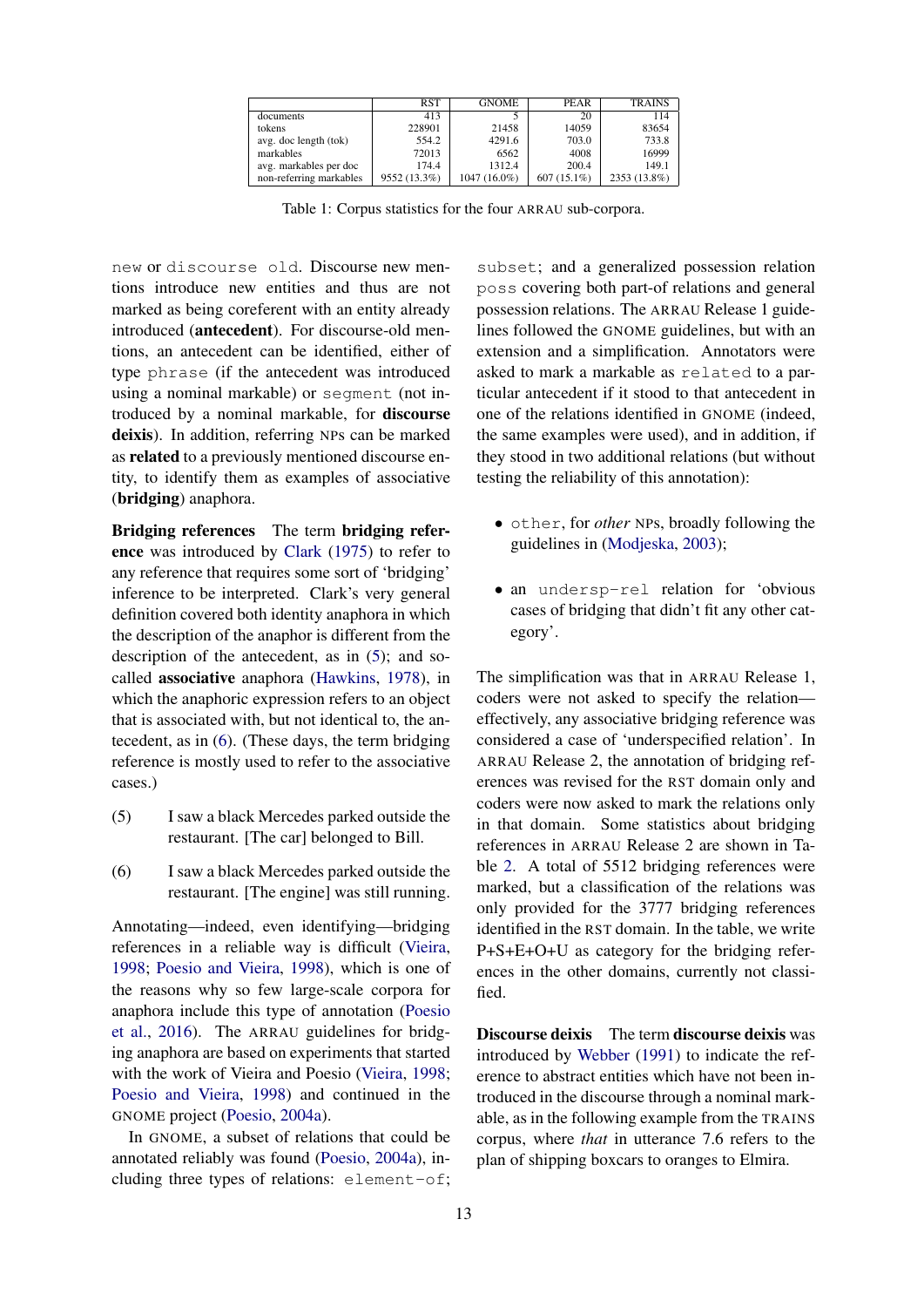|                     | <b>RST</b> | TRAINS | <b>GNOME</b> | <b>PEAR</b> | <b>TOTAL</b> |
|---------------------|------------|--------|--------------|-------------|--------------|
| all                 | 3777       | 710    | 692          | 333         | 5512         |
| poss                | 87         |        |              |             | $\geq 87$    |
| poss-inv            | 25         |        |              |             | $\geq 25$    |
| subset              | 1092       |        |              |             | >1092        |
| subset-inv          | 368        |        |              |             | > 368        |
| element             | 1126       |        |              |             | >1126        |
| element-inv         | 152        |        |              |             | >152         |
| other               | 332        |        |              |             | > 332        |
| other-inv           |            |        |              |             | $\rm{ > 7}$  |
| undersp-rel         | 588        |        |              |             | > 588        |
| $P + S + E + O + U$ | N/A        | 710    | 692          | 333         | 1735         |

Table 2: Distribution of bridging references in ARRAU.

|  | 7.3 : so we ship one                 |
|--|--------------------------------------|
|  | 7.4 : boxcar                         |
|  | 7.5 : of oranges to Elmira           |
|  | 7.6 : and that takes another 2 hours |

Discourse deixis is a very complex form of reference, both to annotate (Artstein and Poesio, 2006) and to resolve. Very few anaphoric annotation projects have attempted annotating discourse deixis in its entirety (Artstein and Poesio, 2006; Dipper and Zinsmeister, 2012). More typical is a partial annotation, as in (Byron and Allen, 1998; Navarretta, 2000), who annotated pronominal reference to abstract objects; in ONTONOTES, where event anaphora was marked (Pradhan et al., 2007b); and in the work of Kolhatkar (2014), that focused on so-called shell nouns. In ARRAU,

- 1. A coder specifying that a referring expression is discourse old is asked whether its antecedent was introduced using a phrase (markable) or segment (discourse segment).
- 2. Coders choosing segment have to mark a sequence of *predefined* clauses.

Statistics about discourse deixis in ARRAU Release 2 are shown in Table 3. A total of 1633 cases of discourse deixis were marked.

## 2.4 Markup

(7)

ARRAU was annotated using the MMAX2 annotation tool (Müller and Strube,  $2006$ ). MMAX2 is based on token standoff technology: the annotated anaphoric information is stored in a phrase level whose markables point to a base layer in which each token is represented by a separate XML element.

#### 2.5 Two releases

There have been two releases of the corpus. The first release, in 2008, is discussed in (Poesio and Artstein, 2008). This first release was relatively small (about 100K words in total), and focused primarily on identity anaphora and on the annotation of ambiguity, but its development involved extensive experiments with the annotation of discourse deixis and of ambiguity that led to the annotation guidelines used throughout the project (Poesio and Artstein, 2005b,a; Artstein and Poesio, 2006). The second release, via LDC in 2013, is substantially larger than the first (350K) and the annotation of bridging reference, discourse deixis and genericity is much more extensive. Another key annotation effort was the annotation of minimal spans of markables (MINs). Last but not least, extensive checks were run on the annotation of identity anaphora. This is the release used for the CRAC 2018 Shared Task.

## 3 Previous work on anaphora resolution with ARRAU

#### 3.1 Identity anaphora

Rodriguez (2010) used BART (Versley et al., 2008) to compare the difficulty of ARRAU and the two more widely used corpora at the time, MUC-7 and ACE02, and the effect of using MIN information to ascribe partial credit (50%) whenever a system markable overlaps with the minimal span of a gold markable, and the boundaries of the system markable do not exceed those of the gold markable, as done in MUC. He found that assigning such partial credit substantially improves the scores.

Uryupina and Poesio (2012) explored the effect of domain adaptation in anaphora resolution, comparing the results obtained by training different versions of BART separately for each domain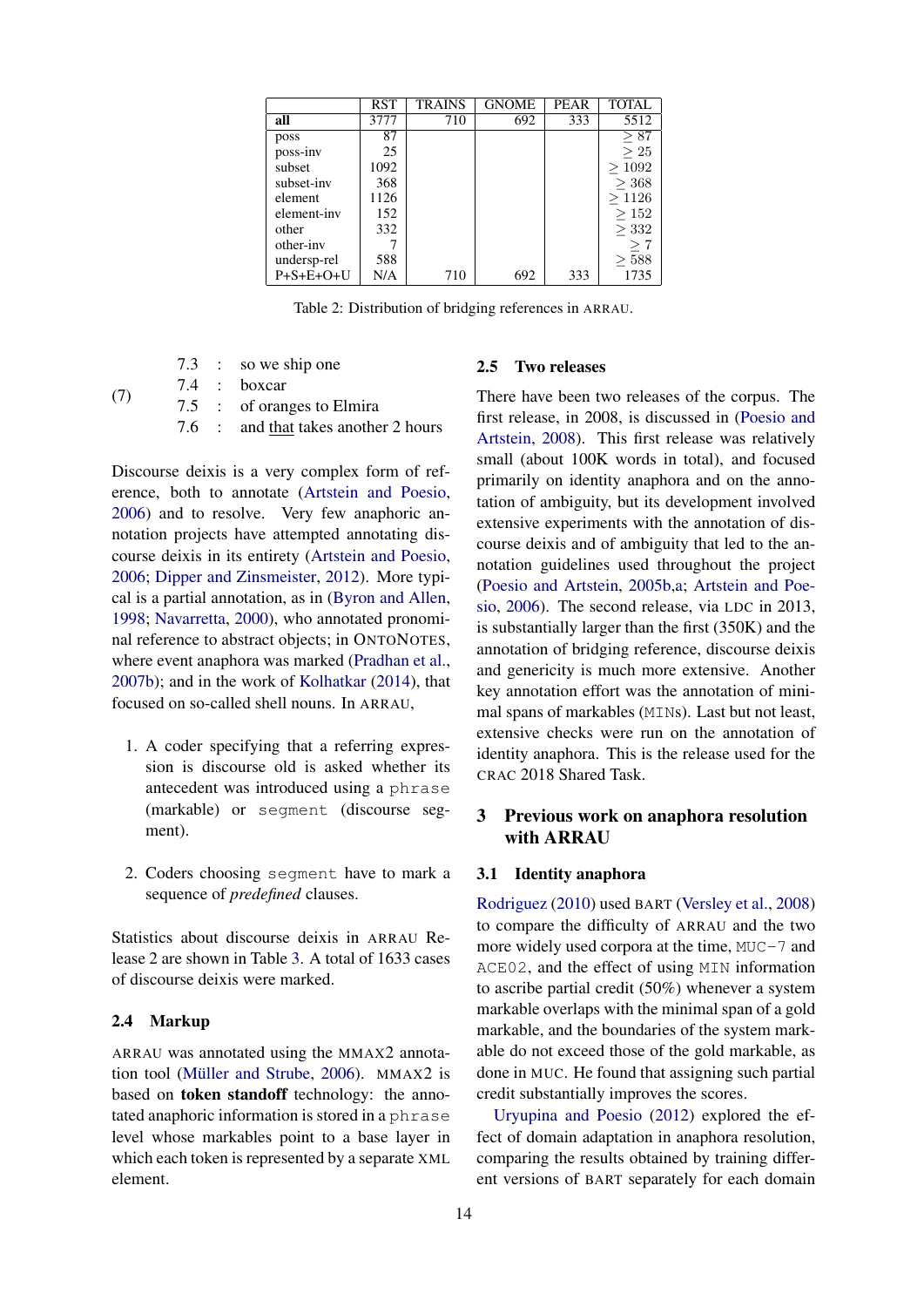| RST | TRAINS GNOME PEAR | $\perp$ TOTAL |
|-----|-------------------|---------------|
|     |                   |               |

Table 3: Distribution of discourse deixis in the subdomains of ARRAU.

|                  | Soon et al 2001 |       | Extended feature set |       |
|------------------|-----------------|-------|----------------------|-------|
|                  | Domains         | Union | Domains              | Union |
| ARRAU            |                 |       |                      |       |
| <b>GNOME</b>     | 58.06           | 56.92 | 56.38                | 56.11 |
| PEAR             | 66.74           | 67.36 | 66.29                | 65.24 |
| <b>RST</b>       | 59.51           | 59.36 | 56.88                | 57.97 |
| TRAINS-93        | 43.17           | 42.9  | 47.55                | 43.31 |
| overall          | 56.66           | 56.04 | 54.84                | 55.29 |
| <b>ONTONOTES</b> |                 |       |                      |       |
| bc               | 55.04           | 55.62 | 60.71                | 59.52 |
| mz.              | 59.56           | 60.2  | 61.65                | 62.42 |
| wh               | 51.07           | 53.05 | 53.91                | 53.36 |
| whole            | 54.17           | 54.5  | 57.74                | 57.05 |

Table 4: (Uryupina and Poesio, 2012): Running BART on different ARRAU genres and on different ONTONOTES genres. MUC score.

or the entire dataset. They did that on both AR-RAU 2 and ONTONOTES, thus providing what to our knowledge is the only comparison between the two corpora in terms of system performance. Table 4 summarizes the results.

## 3.2 Discourse Deixis

Marasović et al. (2017) developed an approach to abstract anaphora resolution based on bidirectional LSTMs to produce representations of the anaphor and the candidate sentence, and a mention ranking component adapted from the systems by Clark and Manning (2016) and Wiseman et al. (2015). The system was tested using both the dataset by Kolhatkar et al. (2013) (for shell nouns) and the discourse deixis cases in ARRAU.

## 4 The Three Tasks of CRAC 2018

The CRAC 2018 Shared Task was the evaluation campaign associated with this workshop. The task was articulated in three subtasks: a first task on identity anaphora resolution, a second one on bridging reference, and a third one on discourse deixis. Researchers could participate independently, and indeed no group participated in more than one task. In this Section we discuss how the datasets for the three tasks were created using AR-RAU, and the evaluation scripts that were used.

#### 4.1 Markable Settings

One characteristic in common to all three subtasks is that the official evaluation of systems was based on a gold setting, in that the markables were specified in advance.<sup>2</sup> This was done because the organizers of Tasks 2 and 3 felt that the state of the art in bridging anaphora and discourse deixis resolution is such that the system markable setting would be too hard, so we would need to release data in a gold setting for those tasks–and then of course it would not make sense to release them in a system markables setting for Task 1. The evaluation scripts however supported both gold and predicted markables, and the evaluations reported below carried out both.

#### 4.2 Task 1: Identity anaphora

In this task, systems have to decide

- whether a markable is referring or not;
- if referring, whether it introduces a new entity/coreference chain (discourse new) or refers to an entity already introduced (discourse old);
- in case it is classified as discourse old, the systems have to identify the antecedent (entity, or coreference chain).

Data format For this task, the documents were exported in the format used for EVALITA-2011 (Uryupina and Poesio, 2013), derived from the tabular CONLL-style format used in the SEMEVAL 2010 shared task on multilingual anaphora (Recasens et al., 2010). The format used involves three tab-separated columns, with one line per token:

TOKEN MARKABLE MIN

The first column specifies the token; the second column specifies whether the token belongs to a markable in BIO format (as said above, evaluation is on gold markables, although participants could also submit runs for systems-markables evaluation); and the third column specifies which token is the minimal span (MIN) of the markable, in the sense of MUC. So for example, the first line of the

 ${}^{2}$ Given that non-referring NPs and NPs referring to singletons are annotated in ARRAU, however, the 'gold' setting in fact resembles more the 'gold markable boundaries' setting used in the CONLL 2012 shared task (Pradhan et al., 2012) than the gold setting for that task.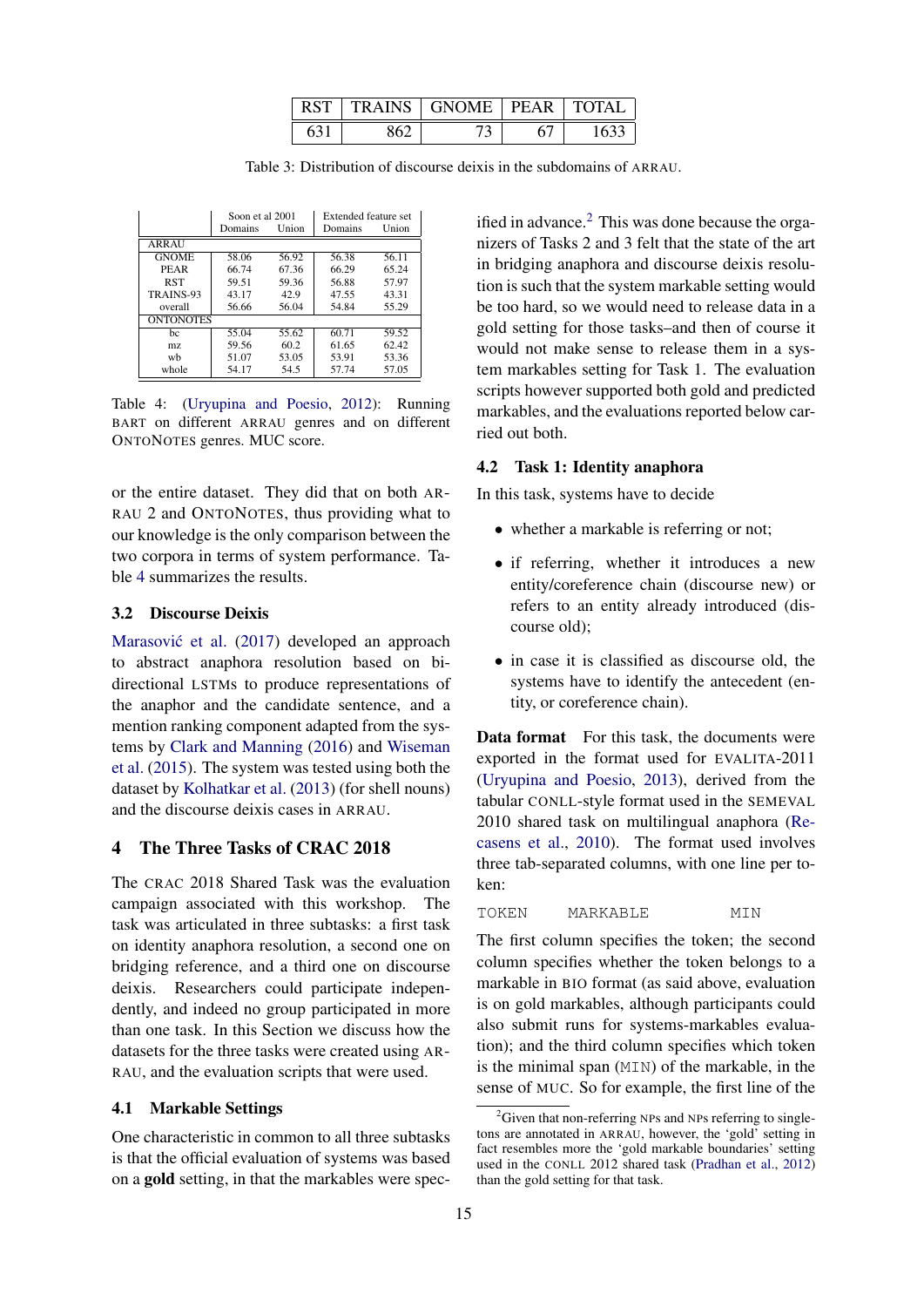document wsjarrau 2308.CONLL consists of the following three columns:

Ripples B-markable\_45 word\_1

where Ripples is the token (in this case, the first token of the document, i.e.,  $word_1$ ; the second column says the token is the beginning of markable 45; and the third column says the MIN word of the markable is token 1, i.e., this very same token (note that token indices start from 1).

The task of a system is to decide whether a markable is referring, and if so, the coreference chain it belongs to (possibly a singleton). Participation in a coreference chain is represented using the markable=set notation from EVALITA, a slight variation of the standard CONLL notation which generalizes to representations for bridging reference and discourse deixis as well, as discussed below. In the case of the example line above, the gold version of the document contains the following line:

Ripples B-markable\_45=set\_37 word\_1 new

which states that markable 45 is referring; that the entity it refers to is discourse-new (fourth column); and that this entity is coreference chain set 37. (The EVALITA notation can easily be converted into the CONLL notation to use the standard CONLL scorer as well, as we did–see below.)

In case a token is part of distinct markables, the @ notation from EVALITA 2011 is used, derived from the | notation from SEMEVAL 2010. Consider for instance the first few lines of the same test set file, representing the NP

*Ripples from the strike by 55,000 Machinists Union members against Boeing Co.*.

One plausible syntactic analysis of this NP can be represented using brackets as follows:

```
[Ripples from [the strike by [55,000
[Machinists Union] members] against
[Boeing Co.]]]
```
In EVALITA notation, the embedding of markables is represented as follows (to make the example more readable, coreference chain information has been omitted, and the annotation has been slightly formatted)

|        | Ripples B-markable 45                                 | word 1                      |
|--------|-------------------------------------------------------|-----------------------------|
|        | from I-markable 45                                    | word 1                      |
| the    | I-markable 45@B-markable 47                           | word 1@word 4               |
|        | strike I-markable 45@I-markable 47                    | word 1@word 4               |
| by     | I-markable 45@I-markable 47 word 1@word 4             |                             |
| 55,000 | I-markable 45@I-markable 47@B-markable 49             |                             |
|        |                                                       | word 1@word 4@word 6        |
|        | Machinists I-markable 45@I-markable 47@I-markable 49@ |                             |
|        | B-markable 609                                        | word 1@word 4@word 6@word 8 |
|        | union I-markable 45@I-markable 47@I-markable 49       |                             |
|        | @I-markable 609                                       | word 1@word 4@word 6@word 8 |
|        | members I-markable 45@I-markable 47@I-markable 49     |                             |

|     |                                                  | word 1@word 4@word 6         |
|-----|--------------------------------------------------|------------------------------|
|     | against I-markable 450I-markable 47              | word 1@word 4                |
|     | Boeing I-markable 45@I-markable 47@B-markable 50 |                              |
|     |                                                  | word 1@word 4@word 11word 12 |
| Co. | I-markable 450I-markable 470I-markable 50        |                              |
|     |                                                  | word 1@word 4@word 11word 12 |

This states that, for instance, the token Machinists is the Beginning of markable 609, which in turn is Inside markable 49, in turn markable 47, and then of markable 45. For each of these markables, the coreference chain to which it belongs is specified using the The third column specifies the MINs of each of these markables, again using the @ notation.

A system correctly interpreting these markables should output for every markable its coreference chain and information status (non referring, discourse new, or discourse old).

Evaluation script The coreference evaluation script developed by Moosavi and Strube was modified to produce the scorer for Task 1. We will refer to this script as 'the extended coreference scorer' below. $3$  The extended scorer, when run excluding non-referring expressions and singletons and ignoring MIN information, evaluates a system's response using the same metrics (indeed, a reimplementation of the same code) as the standard CONLL evaluation script, v8 (Pradhan et al.,  $2014$ .<sup>4</sup> When required to use MIN information, the extended scorer follows the MUC convention, and considers a mention boundary correct if it contains the MIN and doesn't go beyond the annotated maximum boundary. When singletons are to be considered, singletons are also included in the scores (all metrics apart from MUC can deal with singletons). Finally, when run in allmarkables mode, the script scores referring and non-referring expressions separately. Referring expressions are scored using the CONLL metrics; for non-referring expressions, the script evaluates P, R and F1 at non-referring expression identification. The extended coreference scorer is available from Moosavi's github at https://github. com/ns-moosavi/coval.

## 4.3 Task 2: Bridging Anaphora

Data format For the bridging task, the documents were exported in a similar format to that

 $3$ Discussions are under way to incorporate some of the aspects of this scorer in the official CONLL scorer.

<sup>&</sup>lt;sup>4</sup>In addition to MELA and related metrics, the extended scorer also computes Moosavi and Strube's LEA metric (Moosavi and Strube, 2016).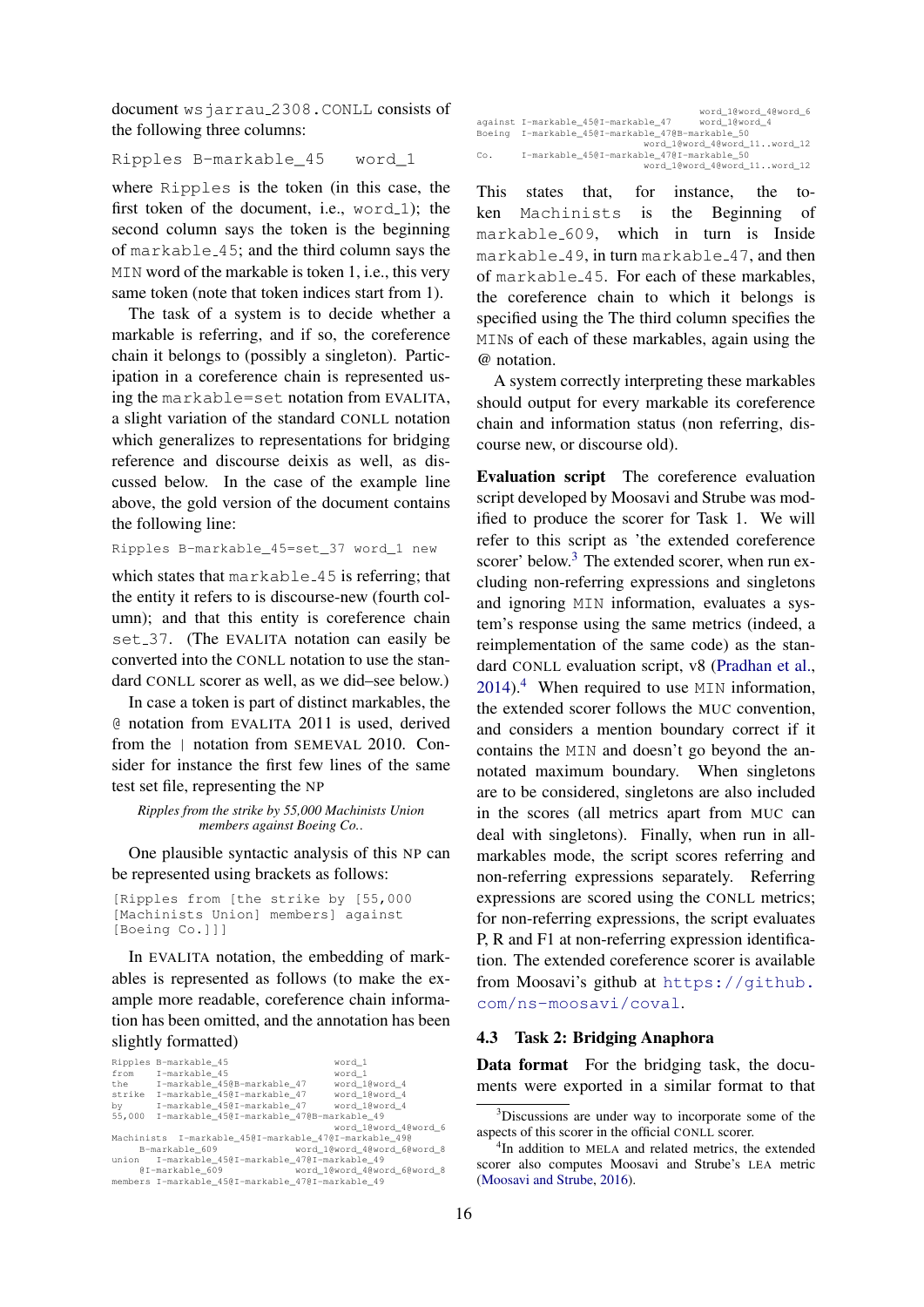of Task 1. Again, the test set already specifies the gold markables (in this case, only the bridging references). The test set provides four tab-separated columns, with one line for each token:

TOKEN MARKABLE MIN BRIDGE

The meaning of the first three columns is as in Task 1. The fourth column specifies whether the markable is a bridging reference. For example, the following lines

```
a B-markable_311 word_695 B-markable_311
speedy I-markable_311 word_695 I-markable_311
resolution I-markable_311 word_695 I-markable_311
```
state that tokens a, speedy, and resolution are part of markable 311, with head token word 695, and that this markable is a bridging reference. The objective of participating systems is to identify which anchor entity and anchor markable referring to that entity the bridging reference refers to, using the notation

bridg ref=bridg rel= anchor mark= anchor ent

For example, in the case of markable 311 above, the correct answer would be:

```
a B-markable_311=set_148 word_695
             B-markable_311=undersp-rel=markable_308=set_3
speedy I-markable_311=set_148 word_695
I-markable_311=undersp-rel=markable_308=set_3
resolution I-markable_311=set_148 word_695
             I-markable_311=undersp-rel=markable_308=set_3
```
stating that markable 311 has been identified as belonging to entity set 148 as well as being an associative reference to entity set\_3 through the undersp-rel relation.

Evaluation script The evaluation script for Task 2 is based on the evaluation method proposed in (Hou et al., 2013). The script separately measures precision and recall at anchor entity recognition (e.g., whether  $set_3$  is the right coreference chain) and at anchor markable detection (i.e., whether markable 308 is the appropriate markable of set \_3). Note that whereas the identification of the anchoring entity is considered correct whenever the right coreference chain is identified, irrespective of the particular anchor markable chosen, the identification of the anchor markable is strict, i.e., it is only considered correct if the same markable as annotated is found.

#### 4.4 Task 3: Discourse deixis

Finally, in this task (discourse deixis) systems have to identify the **unit**–clausal text segment– that evokes the abstract entity the discourse deixis refers to.

For this task, the documents have been exported in a format again consisting of three columns, again with one line for each token:

TOKEN UNIT MARKABLE

The second column specifies which unit (= utterance in the case of dialogue data, clause in the case of textual data) the token belongs to. (All units have already been marked, so systems do not need to recognize them.) The third column specifies whether the token belongs to a discourse deixis and if so, which unit (utterance) evoked the antecedent.

For example, consider the following fragment:

| TOKEN    | UNIT                                     | MARKABLE       |  |
|----------|------------------------------------------|----------------|--|
| But      | B-markable 565                           |                |  |
| some     | I-markable 565                           |                |  |
|          | investors I-markable 565                 |                |  |
| might    | I-markable 565                           |                |  |
| prefer   | I-markable 565                           |                |  |
| a        | I-markable 565                           |                |  |
|          | simpler I-markable 565                   |                |  |
|          | strategy I-markable_565                  |                |  |
| then     | I-markable 565                           |                |  |
|          | hedging I-markable 565@B-markable 106    |                |  |
| their    | I-markable 565@I-markable 106            |                |  |
|          | individual I-markable 565@I-markable 106 |                |  |
| holdings | I-markable 5650I-markable 106            |                |  |
|          | I-markable 565                           |                |  |
| They     | B-markable 566                           |                |  |
| can      | I-markable 566                           |                |  |
| do       | I-markable 566                           |                |  |
| this     | I-markable 566                           | B-markable 322 |  |
| .        |                                          |                |  |

The first 14 lines contain tokens belonging to unit markable 565. The following 4 lines contain tokens belonging to unit markable 566. The last of these is marked as a discourse deixis: this I-markable\_566 B-markable\_322

This line states that token this belongs to unit markable 566<sup>5</sup> , and it is the beginning of a discourse deixis, B-markable 322. The systems' task is to identify which unit the discourse deixis refers to. The gold interpretation, using the =unit:<markable ID> format would be as follows:<sup>6</sup>

```
this I-markable_566
      B-markable_322=unit:markable_565
```
Evaluation script The evaluation script for Task 3 computes the Success@N metric proposed by Kolhatkar (e.g., (Kolhatkar and Hirst, 2014)) and also used by Marasović et al. (2017). SUC- $CESS@N$  is the proportion of instances where the gold answer–the unit label–occurs within a systems first n choices.  $(S@1$  is standard precision.)

<sup>5</sup>All levels of annotation have markables named  $markable_N$  where N is an integer, but those names are independent: so unit markable 566 is different from coreference markable<sub>-566</sub>.

<sup>&</sup>lt;sup>6</sup>It is actually not entirely clear from the example whether demonstrative *this* refers to 'preferring a simpler strategy' or 'hedging their individual holdings' or, more likely, a more complex abstract object.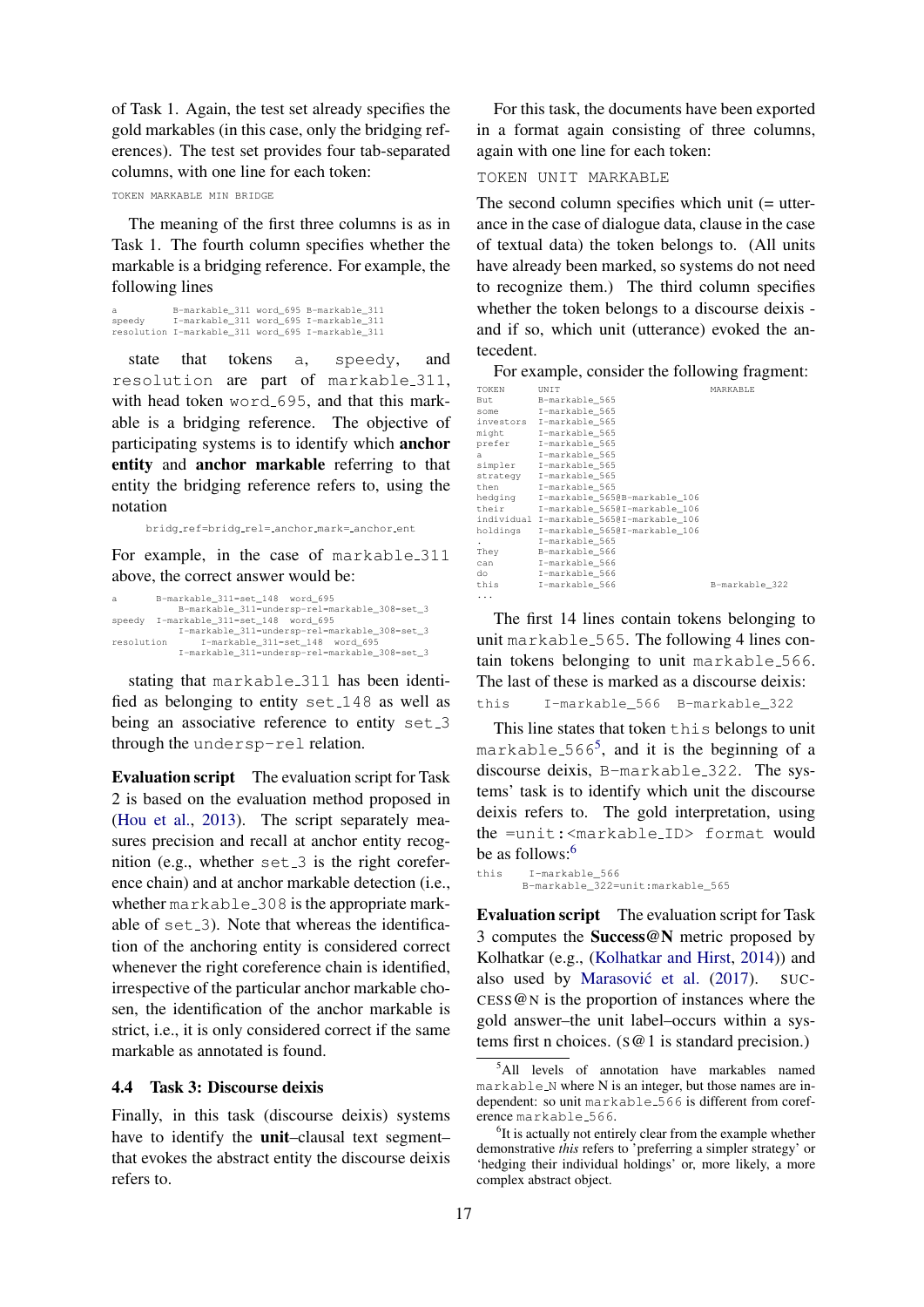| Configuration           | P     | R     | F1    |
|-------------------------|-------|-------|-------|
| <b>ONTONOTES</b>        |       |       |       |
| CoreNLP CoNLL predicted | 40.38 | 89.46 | 55.65 |
| CoreNLP Rule-based      | 43.68 | 83.56 | 49.02 |
| CoreNLP Hybrid          | 33.3  | 84.9  | 47.84 |
| CoreNLP Dep             | 32.23 | 82.20 | 46.30 |
| Our LSTM Best F1        | 73.53 | 74.01 | 73.77 |
| Our LSTM High Recall    | 51.53 | 87.53 | 64.87 |
| <b>ARRAU RST</b>        |       |       |       |
| CoreNLP Rule-based      | 70.95 | 62.74 | 66.59 |
| CoreNLP Hybrid          | 71.55 | 67.28 | 69.35 |
| CoreNLP Dep             | 70.27 | 66.08 | 68.11 |
| <b>Our LSTM</b>         | 79.33 | 86.16 | 82.60 |

Table 5: Markable extraction in ARRAU and ONTONOTES.

## 5 Anaphoric Resolution with The Three New Datasets: Results

No system participated in Task 1 and Task 3 of the shared task. In this Section we discuss the results obtained with Task 2, as well as the baseline results for markable extraction and Task 1.

## 5.1 Markable extraction

One of the important differences between corpora for anaphora / coreference is the definition of mentions (or markables, in this case). In order to compare the difficulty of markable extraction in ARRAU with that of mention extraction ONTONOTES, we ran two markable extractors on both corpora: a few versions of a mention extractor based on the Stanford CORE pipeline, and our own implementation of an LSTM architecture for markable extraction. Our markable extractor is a modified version of the neural named entity recognition system proposed by Lample et al. (2016). Two versions of this markable extractor were run on the ONTONOTES dataset, one optimized for F1, one for recall. The results are shown in Table 5.

The results suggest that markable extraction in ARRAU is considerably easier than mention extraction in ONTONOTES. This might be due to the differences in markable definition, since singletons and non-referring NPs have to be excluded in ONTONOTES. But the accuracy gaps might also be a result of the domain differences between ONTONOTES and ARRAU. To test this we tested the Stanford pipeline on the WSJ portion of the ONTONOTES test set. The highest scores on the WSJ portion is obtained by the rule-based version of the pipeline, and is lower (43.1% F1) than that for the entire set. This suggests the difference in performance are due to the more releaxed notion of markable used in ARRAU.

| Configuration                                    | P                                             | R           | F1       |  |  |  |  |
|--------------------------------------------------|-----------------------------------------------|-------------|----------|--|--|--|--|
|                                                  | <b>Excluding singletons and non-referring</b> |             |          |  |  |  |  |
| MUC.                                             | 72.32                                         | 58.88       | 64.91    |  |  |  |  |
| $R^3$                                            |                                               | 67.85 48.45 | 56.53    |  |  |  |  |
| $CEAF_{e}$                                       |                                               | 54.24 52.95 | 53.59    |  |  |  |  |
| CONLL score                                      |                                               |             | 58.34    |  |  |  |  |
| LEA                                              | 43.20                                         | 61.61       | 50.79    |  |  |  |  |
| <b>CoNLL</b> official scorer                     |                                               |             |          |  |  |  |  |
| MUC                                              | 72.12                                         | 59.02       | 64.92    |  |  |  |  |
| $R^3$                                            | 67.56                                         | 48.55       | 56.50    |  |  |  |  |
| CEAF                                             |                                               | 53.99 53.01 | 53.49    |  |  |  |  |
| <b>CONLL score</b>                               |                                               | 64.56 53.53 | 58.30    |  |  |  |  |
| Including singletons but excluding non-referring |                                               |             |          |  |  |  |  |
| MUC                                              | 72.08                                         | 58.88       | 64.81    |  |  |  |  |
| B <sup>3</sup>                                   | 77.46                                         | 77.12       | 77.29    |  |  |  |  |
| $CEAF_e$                                         | 64.18                                         | 88.13       | 74.27    |  |  |  |  |
| <b>CONLL score</b>                               |                                               |             | 72.13    |  |  |  |  |
| LEA                                              | 60.10                                         | 64.26       | 62.11    |  |  |  |  |
| <b>Results on non-referring</b>                  |                                               |             |          |  |  |  |  |
| Non-referring                                    | $\Omega$                                      | $\theta$    | $\theta$ |  |  |  |  |

Table 6: Baseline results on Task 1. Gold markables.

## 5.2 Task 1

The results from (Uryupina and Poesio, 2012) suggest that the resolution of identity anaphoric reference in ARRAU is no harder than in ONTONOTES, but to further test this the Stanford CORE deterministic coreference resolver (Lee et al., 2013) was run on the RST subset of the dataset for Task 1 as a baseline, using the division into training, development and test built-in the shared task for this subdomain. The system was run both on gold and on predicted mentions, and evaluated first using both the CONLL official scorer and the extended coreference scorer ignoring singletons and nonreferring markables, then including those.

On gold markables The first 10 lines of Table 6 show the results obtained using the extended coreference scorer and the CONLL official scorer excluding both singletons (4161 markables) and non-referring markables (1391)–i.e., the same conditions as in the standard CONLL evaluations. In these conditions, the extended coreference scorer and the CONLL official scorer obtain the same scores modulo rounding. The following lines in Table 6 show the results when including in the assessment singletons; for this evaluation, the Stanford deterministic coreference resolver was made to output singletons instead of removing them prior to evaluation. When nonreferring markables are included as well, the results for referring expressions remain identical, but in addition, the scorer outputs the results on those separately. (The Stanford deterministic coreference resolver does not attempt to identify non-referring markables, hence all values are 0.)

The first conclusion that can be obtained from this Table is that the results achieved by the Stan-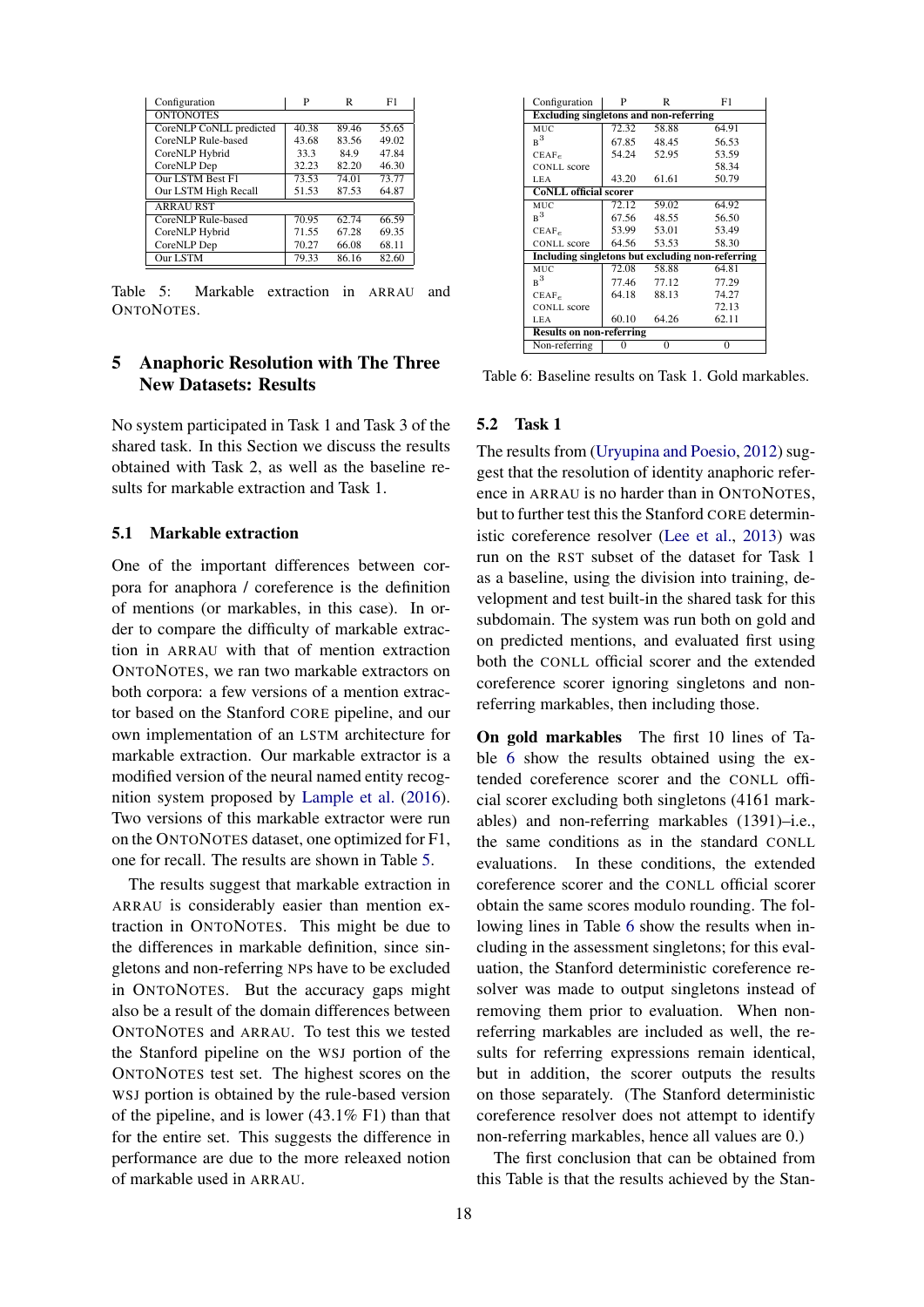| Configuration                               | P     | R                  | F1    |  |  |  |
|---------------------------------------------|-------|--------------------|-------|--|--|--|
| <b>Exclude singletons and non-referring</b> |       |                    |       |  |  |  |
| MUC                                         | 58.65 | 42.33              | 49.17 |  |  |  |
| $R^3$                                       | 53.20 | 32.40              | 40.27 |  |  |  |
| $CEAF_e$                                    | 42.77 | 37.88              | 40.18 |  |  |  |
| <b>CONLL</b> score                          |       |                    | 43.21 |  |  |  |
| LEA                                         | 27.61 | 46.17              | 34.55 |  |  |  |
| <b>CoNLL</b> official scorer                |       |                    |       |  |  |  |
| MUC.                                        | 58.47 | $\overline{42.44}$ | 49.18 |  |  |  |
| $R^3$                                       | 53.00 | 32.53              | 40.32 |  |  |  |
| $CEAF_e$                                    | 42.64 | 37.98              | 40.18 |  |  |  |
| <b>CONLL</b> score                          | 51.37 | 37.65              | 43.23 |  |  |  |

Table 7: Baseline results on Task 1 with predicted mentions, without MIN information.

| Configuration                              | P     | R     | F1    |  |  |  |
|--------------------------------------------|-------|-------|-------|--|--|--|
| <b>Exclude</b> singleton and non-referring |       |       |       |  |  |  |
| MUC                                        | 67.83 | 46.93 | 55.48 |  |  |  |
| $\mathbf{R}^3$                             | 62.93 | 36.90 | 46.52 |  |  |  |
| $CEAF_e$                                   | 47.48 | 42.05 | 44.60 |  |  |  |
| <b>CONLL</b> score                         |       |       | 48.87 |  |  |  |
| LEA                                        | 56.71 | 32.27 | 41.13 |  |  |  |

Table 8: Baseline results on Task 1 with predicted mentions, using MIN information.

ford resolver on gold markables on this dataset are broadly comparable to the results the system achieved on gold markables at CONLL 2011, where it achieved a CONLL score of 60.7. The second observation is that the system appears quite good at identifying singletons, as its CONLL score in that case is over ten percentage points higher– in other words, the system is very much penalized when running on the CONLL dataset.

On Predicted Markables Table 7 shows the results obtained by the Stanford deterministic coreference resolver when evaluated on predicted markables instead of gold markables. These are the results that are more directly comparable with those obtained by this system in the CONLL 2011 shared task. We can see a substantial drop in CONLL score, from 58.3 on predicted markables in the CONLL 2011 shared task to 43.2 on predicted markables with the Task 1 dataset. Most likely, that indicates that some degree of optimization to the characteristics of CONLL dataset was carried out in the system even though the system is not trained.

Using the MIN information Finally, Table 8 shows the effect of using the MIN information. As can be seen from the Table, this results in five extra percentage points.

## 5.3 Task 2

One aspect of anaphoric interpretation for which there were no previous results with ARRAU is bridging reference. One group from the University of Stuttgart participated in this subtask (Roesiger, 2018). We summarize here the results; for further detail, see the paper.

Roesiger developed two systems, one rulebased, one ML-based. The results obtained by these systems on all three subdomains are summarized in Table 9 in the Appendix. The three columns present the result of the two systems at the tasks of (i) attempting to resolve all gold bridging references; (ii) only producing results when the system is reasonably convinced; and (iii) identifying and resolving bridging references. These results appear broadly comparable to those obtained by Hou et al. (2013) over the ISNotes corpus as far as the RST and TRAINS domain are concerned, but much lower for the PEAR domain– although given the small number of bridging references in this domain (354) not too much should be read into this. See Roesiger (2018) for some interesting hypotheses regarding the differences between the two corpora.

## 6 Conclusions

In this paper we discuss a dataset based on the ARRAU corpus that supports three fundamental anaphora resolution tasks: identity anaphora resolution, bridging reference resolution, and discourse deixis. We are not aware of any other dataset supporting all three tasks, which makes the resource fairly unique. In this paper we have discussed preliminary experiments with the data that can give other groups an idea of how to use them and what results have been achieved so far.

## Acknowledgments

The original work on the ARRAU corpus was supported by EPSRC project ARRAU, GR/S76434/01.<sup>7</sup> This research was supported in part by the ERC project DALI.<sup>8</sup> We wish to thank LDC for their support with the organization and the running of the shared task.

<sup>7</sup>https://arrauproject.wordpress.com/ <sup>8</sup>http://www.dali-ambiguity.org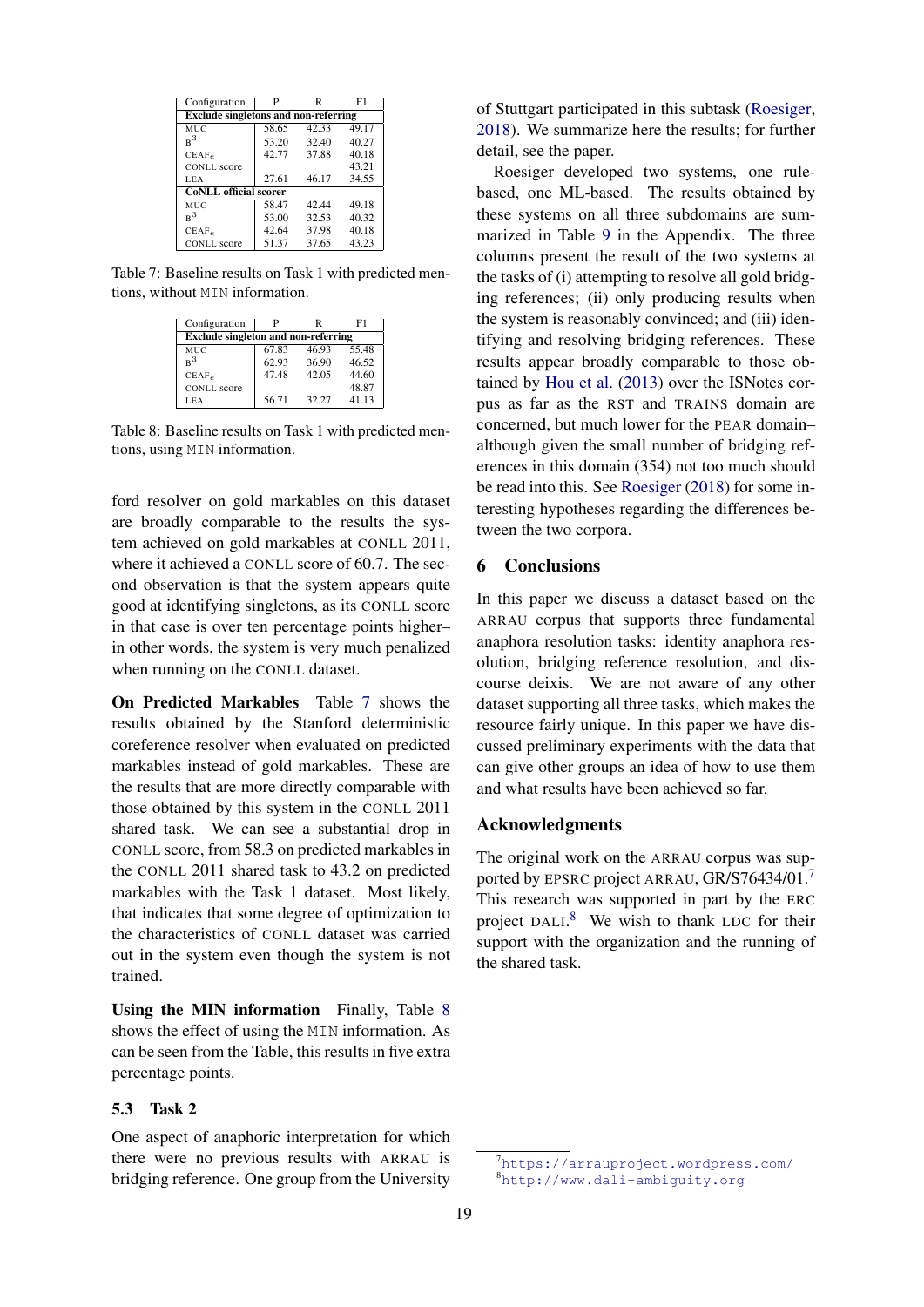#### References

- R. Artstein and M. Poesio. 2006. Identifying reference to abstract objects in dialogue. In *Proc. of BRAN-DIAL*, Potsdam.
- D. Byron and J. Allen. 1998. Resolving demonstrative anaphora in the trains-93 corpus. In *Proceedings of the Second Colloquium on Discourse, Anaphora and Reference Resolution*. University of Lancaster.
- L. Carlson, D. Marcu, and M. E. Okurowski. 2003. Building a discourse-tagged corpus in the framework of rhetorical structure theory. In J. Kuppevelt and R. Smith, editors, *Current Directions in Discourse and Dialogue*, pages 85–112. Kluwer.
- W. L. Chafe. 1980. *The Pear Stories: Cognitive, Cultural and Linguistic Aspects of Narrative Production*. Ablex, Norwood, NJ.
- H. H. Clark. 1975. Bridging. In *Proceedings of TIN-LAP*.
- K. Clark and C. D. Manning. 2016. Improving coreference resolution by learning entity- level distributed representations. In *Proc. of ACL*, Berlin.
- S. Dipper and H. Zinsmeister. 2012. Annotating abstract anaphora. *Language Resources and Evaluation*, 46(1):37–52.
- J. A. Hawkins. 1978. *Definiteness and Indefiniteness*. Croom Helm, London.
- Y. Hou, K. Markert, and M. Strube. 2013. Global inference for bridging anaphora resolution. In *Proc. of the NAACL*, pages 907–917, Atlanta, Georgia.
- V. Kolhatkar. 2014. *Resolving Shell Nouns*. Ph.D. thesis, University of Toronto.
- V. Kolhatkar and G. Hirst. 2014. Resolving shell nouns. In *Proc. of EMNLP*, pages 499–510, Doha, Qatar.
- V. Kolhatkar, H. Zinsmeister, and G. Hirst. 2013. Interpreting anaphoric shell nouns using antecedents of cataphoric shell nouns as training data. In *Proc. of EMNLP*, Seattle.
- G. Lample, M. Ballesteros, S. Subramanian, K. Kawakami, and C. Dyer. 2016. Neural architectures for named entity recognition. In *Proceedings of NAACL*, pages 260–270. Association for Computational Linguistics.
- H. Lee, A. Chang, Y. Peirsman, N. Chambers, M. Surdeanu, and D. Jurafsky. 2013. Deterministic coreference resolution based on entity-centric, precision-ranked rules. *Computational Linguistics*, 39(4):885–916.
- A. Marasović, L. Born, J. Opitz, and A. Frank. 2017. A mention-ranking model for abstract anaphora resolution. In *Proc. of EMNLP*, pages 221–232, Copenhagen.
- M. P. Marcus, B. Santorini, and M. A. Marcinkiewicz. 1993. Building a large annotated corpus of english: the Penn Treebank. *Computational Linguistics*, 19(2):313–330.
- K. Markert, Y. Hou, and M. Strube. 2012. Collective classification for fine-grained information status. In *Proc. of the ACL*, Jeju island, Korea.
- N. N. Modjeska. 2003. *Resolving other anaphors*. Ph.D. thesis, University of Edinburgh.
- N. S. Moosavi and M. Strube. 2016. A proposal for a link-based entity aware metric. In *Proc. of ACL*, pages 632–642, Berlin.
- C. Müller and M. Strube. 2006. Multi-level annotation of linguistic data with MMAX2. In S. Braun, K. Kohn, and J. Mukherjee, editors, *Corpus Technology and Language Pedagogy. New Resources, New Tools, New Methods*, volume 3 of *English Corpus Linguistics*, pages 197–214. Peter Lang.
- C. Navarretta. 2000. Abstract anaphora resolution in Danish. In *Proc. of the 1st SIGdial Workshop on Discourse and Dialogue*, pages 56–65. ACL.
- M. Palmer, D. Gildea, and Kingsbury. 2005. The proposition bank: A corpus annotated with semantic roles. *Computational Linguistics*, 31(1):71–106.
- M. Poesio. 2000a. Annotating a corpus to develop and evaluate discourse entity realization algorithms: issues and preliminary results. In *Proc. of LREC*, pages 211–218, Athens.
- M. Poesio. 2000b. *The GNOME Annotation Scheme Manual*, fourth version edition. University of Edinburgh, HCRC and Infor-Available from http: //cswww.essex.ac.uk/Research/nle/ corpora/GNOME/anno\_manual\_4.htm.
- M. Poesio. 2004a. Discourse annotation and semantic annotation in the GNOME corpus. In *Proceedings of the ACL Workshop on Discourse Annotation*, pages 72–79, Barcelona.
- M. Poesio. 2004b. The MATE/GNOME scheme for anaphoric annotation, revisited. In *Proceedings of SIGDIAL*, Boston.
- M. Poesio and R. Artstein. 2005a. Annotating (anaphoric) ambiguity. In *Proceedings of the Corpus Linguistics Conference*, Birmingham.
- M. Poesio and R. Artstein. 2005b. The reliability of anaphoric annotation, reconsidered: Taking ambiguity into account. In *Proceedings of ACL Workshop on Frontiers in Corpus Annotation*, pages 76–83.
- M. Poesio and R. Artstein. 2008. Anaphoric annotation in the ARRAU corpus. In *Proc. of LREC*, Marrakesh.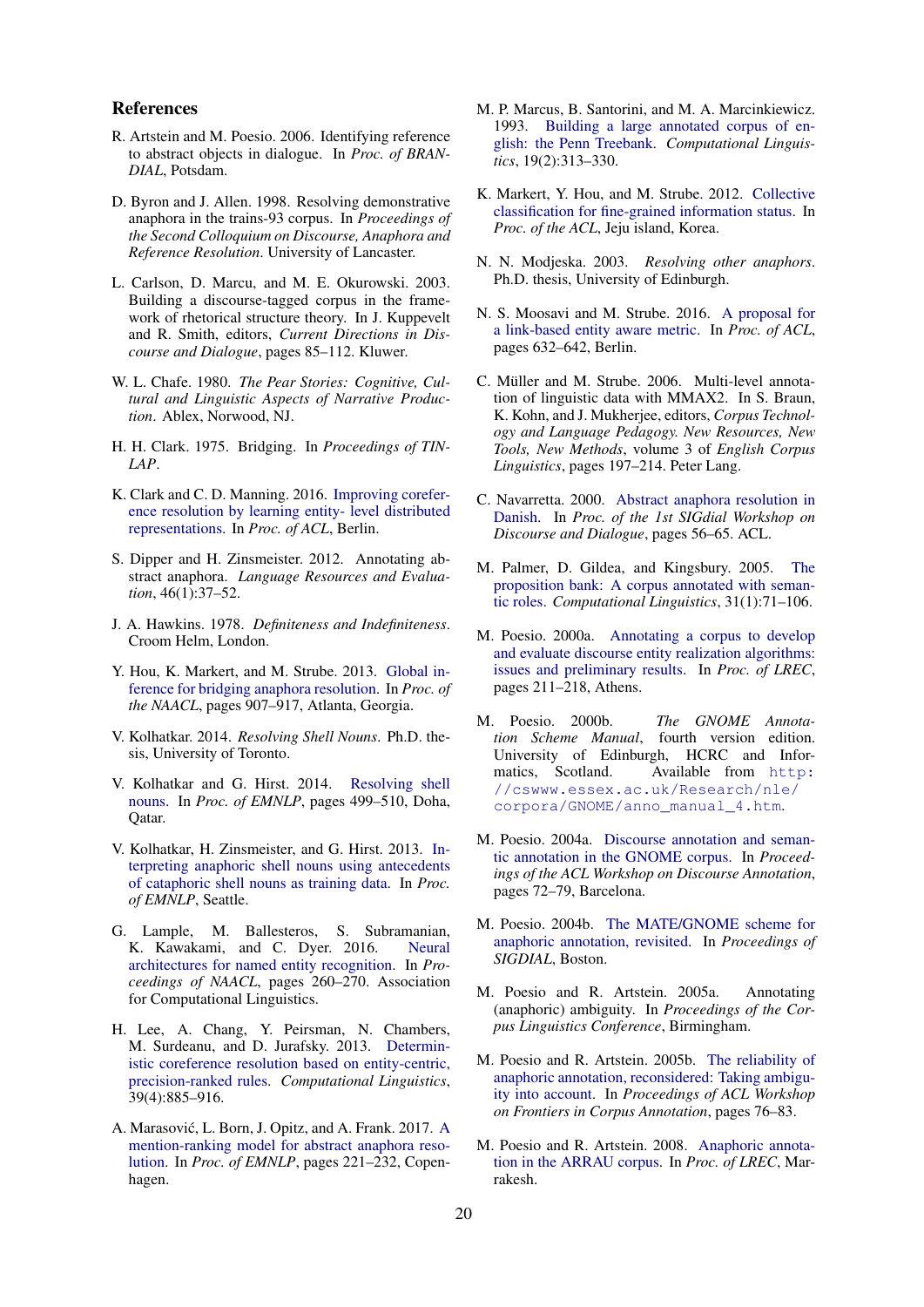- M. Poesio, A. Patel, and B. Di Eugenio. 2006. Discourse structure and anaphora in tutorial dialogues: an empirical analysis of two theories of the global focus. *Research in Language and Computation*, 4:229–257. Special Issue on Generation and Dialogue.
- M. Poesio, S. Pradhan, M. Recasens, K. Rodriguez, and Y. Versley. 2016. Annotated corpora and annotation tools. In M. Poesio, R. Stuckardt, and Y. Versley, editors, *Anaphora Resolution: Algorithms, Resources and Applications*, chapter 4. Springer.
- M. Poesio, R. Stevenson, B. Di Eugenio, and J. M. Hitzeman. 2004. Centering: A parametric theory and its instantiations. *Computational Linguistics*, 30(3):309–363.
- M. Poesio and R. Vieira. 1998. A corpus-based investigation of definite description use. *Computational Linguistics*, 24(2):183–216.
- S. Pradhan, X. Luo, M. Recasens, E. Hovy, V. Ng, and M. Strube. 2014. Scoring coreference partitions of predicted mentions: A reference implementation. In *Proc. of the ACL*, pages 30–35, Baltimore.
- S. S. Pradhan, E. Hovy, M. Marcus, M. Palmer, L. Ramshaw, and R. Weischedel. 2007a. Ontonotes: A unified relational semantic representation. *International Journal on Semantic Computing*, 1(4):405– 419.
- Sameer Pradhan, Alessandro Moschitti, Nianwen Xue, Olga Uryupina, and Yuchen Zhang. 2012. Conll-2012 shared task: Modeling multilingual unrestricted coreference in ontonotes. In *Joint Conference on EMNLP and CoNLL - Shared Task*, pages 1–40, Jeju Island, Korea. Association for Computational Linguistics.
- Sameer Pradhan, Lance Ramshaw, Ralph Weischedel, Jessica MacBride, and Linnea Micciulla. 2007b. Unrestricted Coreference: Indentifying Entities and Events in OntoNotes. In *in Proceedings of the IEEE International Conference on Semantic Computing (ICSC)*.
- M. Recasens, L. Màrquez, E. Sapena, M. A. Martí, M. Taulé, V. Hoste, M. Poesio, and Y. Versley. 2010. Semeval-2010 task 1: Coreference resolution in multiple languages. In *Proc. SEMEVAL 2010*, Uppsala.
- K. Rodriguez. 2010. *Resources for linguistically motivated multilingual anaphora resolution*. Ph.D. thesis, Universitá di Trento.
- I. Roesiger. 2018. Rule- and learning-based methods for bridging resolution in the ARRAU corpus. In *Proc. of CRAC*.
- W. M. Soon, D. C. Y. Lim, and H. T. Ng. 2001. A machine learning approach to coreference resolution of noun phrases. *Computational Linguistics*, 27(4).
- O. Uryupina, R. Artstein, A. Bristot, F. Cavicchio, F. Delogu, K. Rodriguez, and M. Poesio. In press. Annotating a broad range of anaphoric phenomena, in a variety of genres: the arrau corpus. *Journal of Natural Language Engineering*.
- O. Uryupina and M. Poesio. 2012. Domain-specific vs. uniform modeling for coreference resolution. In *Proc. of LREC*, pages 187–191, Istanbul. ELRA.
- O. Uryupina and M. Poesio. 2013. Evalita 2011: Anaphora resolution task. In *Evaluation of Natural Language and Speech Tools for Italian*, number 7689 in Lecture Notes in Computer Science, pages 146–155. Springer.
- Y. Versley, S. Ponzetto, M. Poesio, V. Eidelman, A. Jern, J. Smith, X. Yang, and A. Moschitti. 2008. Bart: A modular toolkit for coreference resolution. In *Proc. of ACL, demo session*, Columbus, OH.
- R. Vieira. 1998. *Definite Description Resolution in Unrestricted Texts*. Ph.D. thesis, University of Edinburgh, Centre for Cognitive Science.
- B. L. Webber. 1991. Structure and ostension in the interpretation of discourse deixis. *Language and Cognitive Processes*, 6(2):107–135.
- S. J. Wiseman, A. M. Rush, S. M. Shieber, and J. Weston. 2015. Learning anaphoricity and antecedent ranking features for coreference resolution. In *Proc. of the ACL*, Bejing.